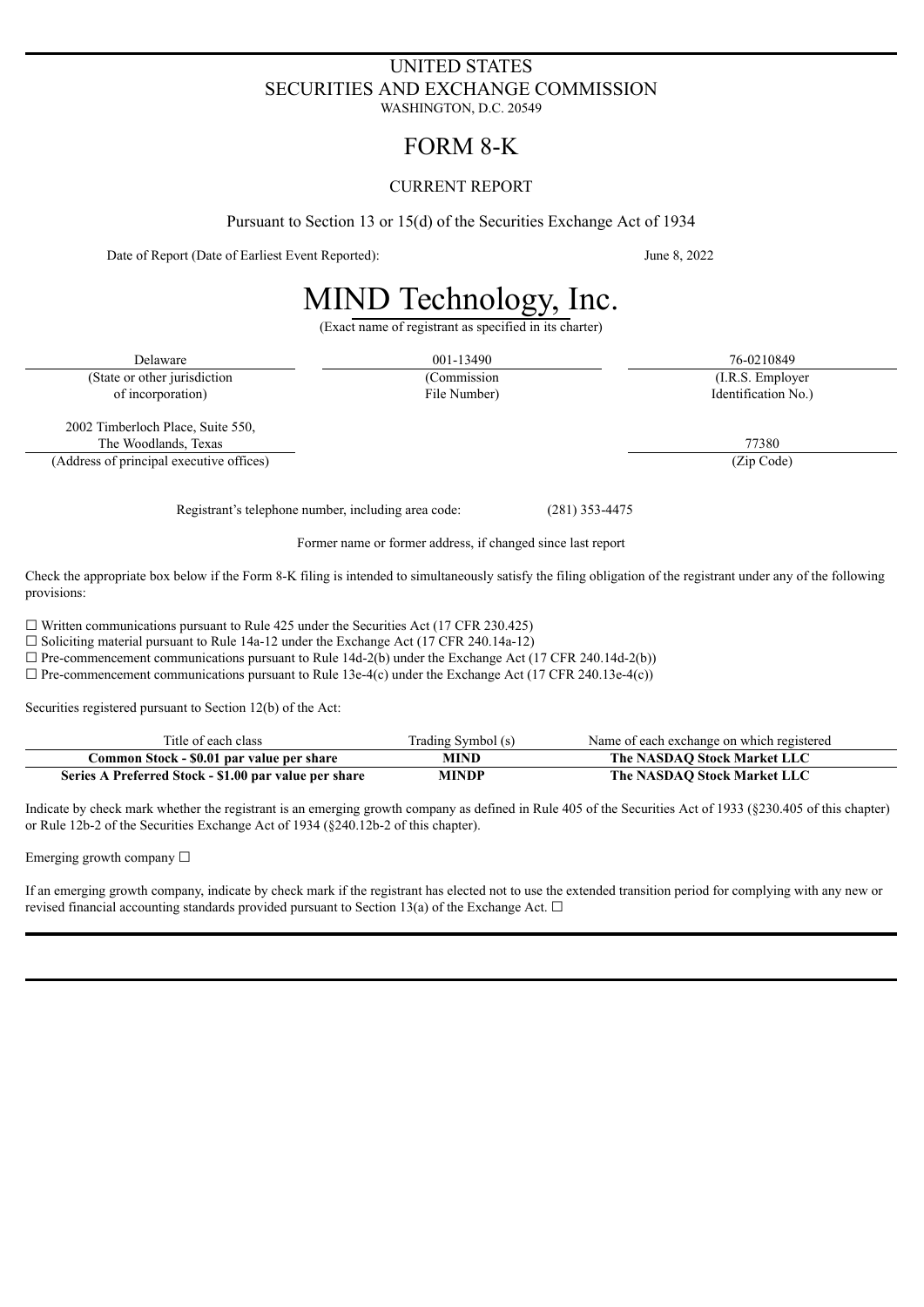# **Item 2.02 Results of Operation and Financial Condition.**

On June 8, 2022, MIND Technology, Inc. (the "Company") issued a press release announcing its financial results for the fiscal quarter ended April 30, 2022. The date and time for a conference call discussing the earnings are also included in the press release. A copy of the press release is furnished as Exhibit 99.1 to this Current Report on Form 8-K and incorporated by reference into this Item 2.02.

The Company's press release contains non-GAAP financial measures. Generally, a non-GAAP financial measure is a numerical measure of a company's performance, financial position, or cash flows that either excludes or includes amounts that are not normally excluded or included in the most directly comparable measure calculated and presented in accordance with United States generally accepted accounting principles, or GAAP. Pursuant to the requirements of Regulation G, the Company has provided within the press release quantitative reconciliations of certain non-GAAP financial measures to the most directly comparable GAAP financial measures.

The information in this Item 2.02 (including the press release attached as Exhibit 99.1 and incorporated by reference into Item 2.02) is being furnished, not filed, for purposes of Section 18 of the Securities Exchange Act of 1934, as amended (the "Exchange Act"), is not subject to the liabilities of that section, and will not be incorporated by reference into any filing under the Exchange Act or the Securities Act of 1933, as amended (the "Securities Act"), unless specifically identified therein as being incorporated therein by reference.

# **Item 7.01 Regulation FD Disclosure.**

On June 8, 2022,, the Company issued a press release announcing its financial results for the fiscal quarter ended April 30, 2022. A copy of the press release is furnished as Exhibit 99.1 to this report and incorporated by reference into Item 7.01. The information set forth under Item 2.02 above regarding the press release is incorporated herein by reference.

The information in this Item 7.01 (including the press release attached as Exhibit 99.1 and incorporated by reference into Item 7.01) is being furnished, not filed, for purposes of Section 18 of the Exchange Act, is not subject to the liabilities of that section, and will not be incorporated by reference into any filing under the Exchange Act or the Securities Act unless specifically identified therein as being incorporated therein by reference.

# *Cautionary Note Regarding Forward-Looking Statements*

Certain of the statements contained in this report should be considered forward-looking statements. These forward-looking statements may be identified by words such as "may," "will," "expect," "intend," "anticipate," "believe," "estimate," "plan," "project," "could," "should," "would," "continue," "seek," "target," "guidance," "outlook," "if current trends continue," "optimistic," "forecast" and other similar words. Such statements include, but are not limited to, statements about the Company's plans, objectives, expectations, intentions, estimates and strategies for the future, and other statements that are not historical facts. These forward-looking statements are based on the Company's current objectives, beliefs and expectations, and they are subject to significant risks and uncertainties that may cause actual results and financial position and timing of certain events to differ materially from the information in the forward-looking statements. These risks and uncertainties include, but are not limited to, those set forth in the Company's Annual Report on Form 10-K for the year ended January 31, 2022 (especially in Part II, Item 7. Management's Discussion and Analysis of Financial Condition and Results of Operations), and other risks and uncertainties listed from time to time in the Company's other filings with the SEC. There may be other factors of which the Company is not currently aware that may affect matters discussed in the forward-looking statements and may also cause actual results to differ materially from those discussed. In addition, there is continuing uncertainty about the spread of the COVID-19 virus and the impact it may have on the Company's operations, the demand for the Company's products or services, global supply chains and economic activity in general. The Company does not assume any obligation to publicly update or supplement any forward-looking statement to reflect actual results, changes in assumptions or changes in other factors affecting these forward-looking statements other than as required by law. Any forward-looking statements speak only as of the date hereof or as of the dates indicated in the statement.

#### **Item 9.01 Financial Statements and Exhibits.**

|               | <b>Exhibit Number</b> | <b>Description</b>                                                          |
|---------------|-----------------------|-----------------------------------------------------------------------------|
| (d) Exhibits. | 99.1                  | MIND Technology, Inc. press release dated June 8, 2022.                     |
|               | 104                   | Cover Page Interactive Data File (embedded within the Inline XBRL document) |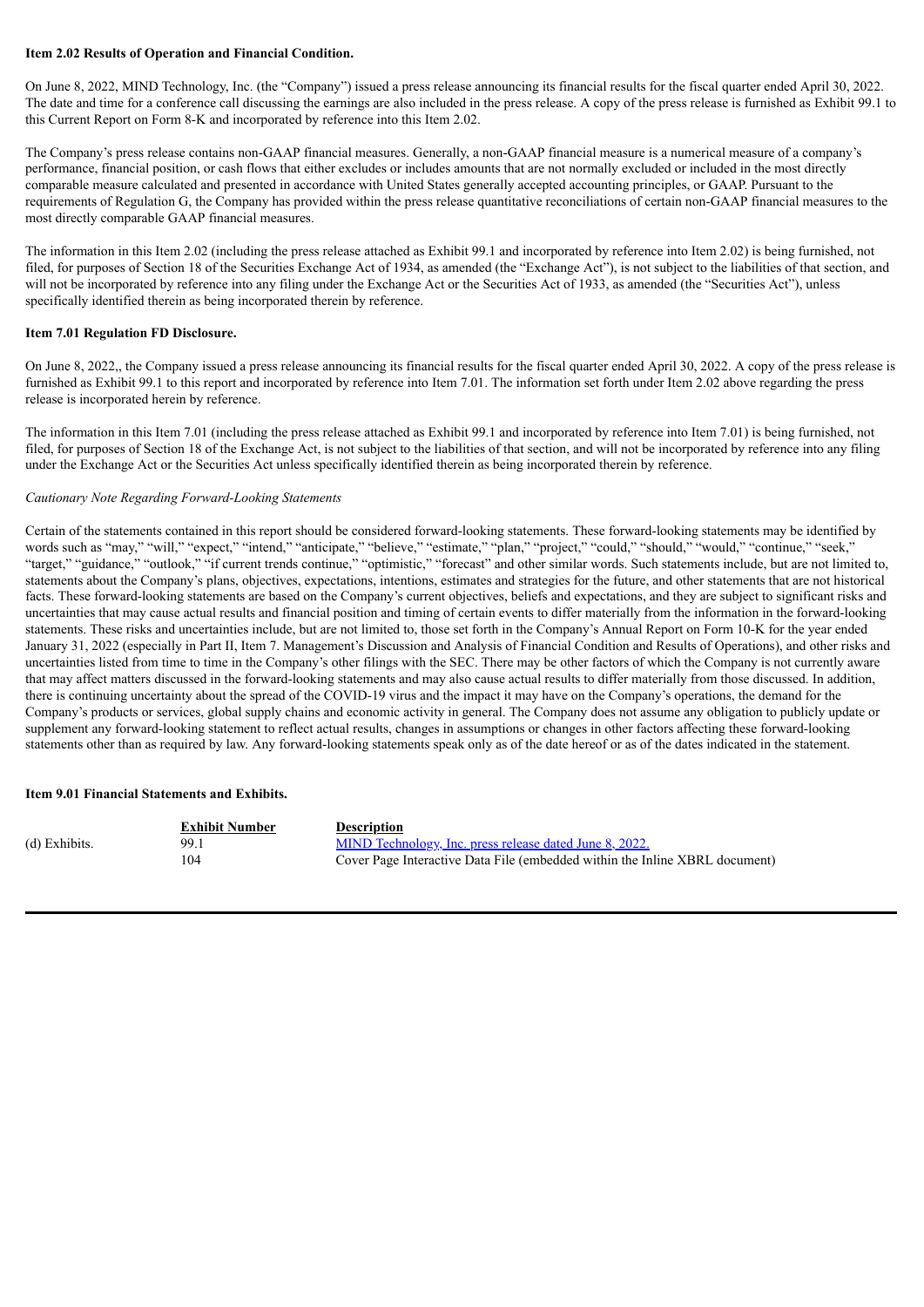# **SIGNATURES**

Pursuant to the requirements of the Securities Exchange Act of 1934, the registrant has duly caused this report to be signed on its behalf by the undersigned hereunto duly authorized.

MIND Technology, Inc.

*June 8, 2022 By: /s/ Robert P. Capps*

*Name: Robert P. Capps Title: President and Chief Executive Of icer*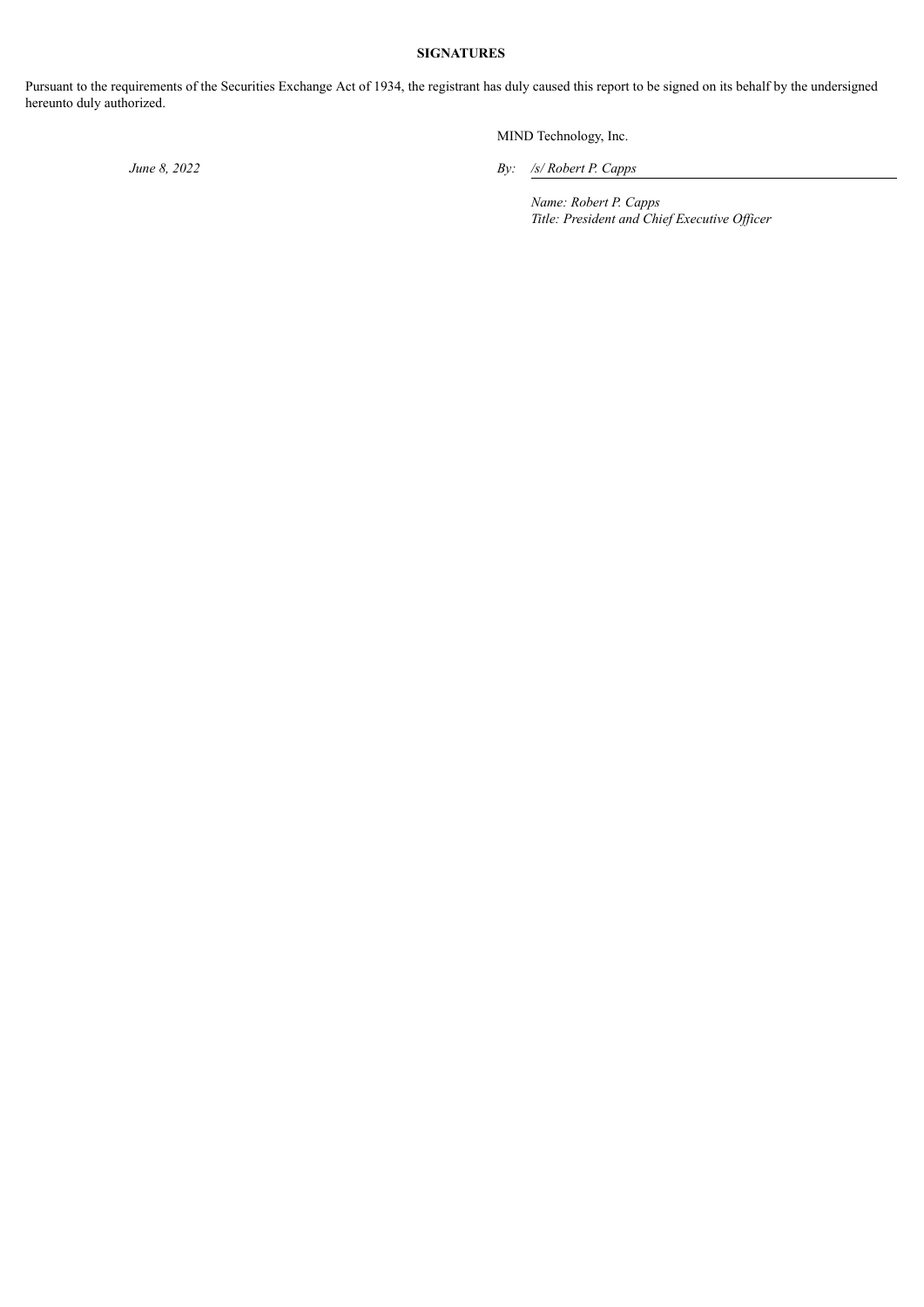<span id="page-3-0"></span>

# *NEWS RELEASE*

Contacts: Rob Capps, Co-CEO MIND Technology, Inc. 281-353-4475

> Ken Dennard / Zach Vaughan 713-529-6600 MIND@dennardlascar.com

# **MIND TECHNOLOGY, INC. REPORTS FISCAL 2023 FIRST QUARTER RESULTS**

**THE WOODLANDS, TX** – **June 8, 2022** – MIND Technology, Inc. (NASDAQ: MIND) ("MIND" or the "Company") today announced financial results f fiscal 2023 first quarter ended April 30, 2022.

Revenues from Marine Technology Products sales for the first quarter of fiscal 2023 were \$9.1 million compared to \$4.2 million in the first quarter of fiscal 2022. The Company reported a net loss from continuing operations for the first quarter of fiscal 2023 of approximately \$2.8 million compared to a net loss of \$3.7 million in the first quarter of fiscal 2022. First quarter of fiscal 2023 net loss from continuing operations attributable to common shareholders was \$0.27 per share compared to a net loss of \$0.31 per share in the first quarter of fiscal 2022.

Adjusted EBITDA from continuing operations for the first quarter of fiscal 2023 was a loss of \$1.9 million compared to a loss of \$3.0 million in the first quarter of fiscal 2022. Adjusted EBITDA from continuing operations, which is a non-GAAP measure, is defined and reconciled to reported net loss from continuing operations and cash provided by operating activities in the accompanying financial tables. These are the most directly comparable financial measures calculated and presented in accordance with United States generally accepted accounting principles.

Backlog of Marine Technology Products as of April 30, 2022, was approximately \$13.4 million compared to \$13.1 million at January 31, 2022 and \$11.0 million at April 30, 2021.

Rob Capps, MIND's President and Chief Executive Officer, stated, "We were pleased with our first quarter results. We believe the significant improvement in revenues is an indication of the trajectory of our business. As we have discussed previously, we see robust interest, improved customer optimism, increased order flow and backlog. In fact, when our current backlog is combined with new orders received subsequent to April 30, 2022, and other pending orders we are confident we will obtain, we believe our total book of pending business is approximately \$23 million. We expect essentially all of these orders will be completed in the current fiscal year. The fundamental trends within our primary market areas are, we think, positive for us. Global energy prices are driving increased activity among our exploration customers, as evidenced by recent and pending order activity. We believe some of our recent orders are directly associated with the current security situation in Europe. These developments highlight the ongoing need for maritime security, not only in Europe but also in the rest of the world.

"As we discussed in connection with our fiscal 2022 year end results, we have taken certain steps recently to streamline our operations and control costs. Unfortunately, the effects of those actions are not yet reflected in our results of operations. In fact, we incurred some incremental costs in the first quarter of fiscal 2023 associated with the implementation of those steps. Accordingly, we do not believe selling, general and administrative costs in the first quarter are indicative of ongoing costs," concluded Capps.

NOTE: As has been previously disclosed, the Company is exiting the land leasing business. Accordingly, the Equipment Leasing segment has been treated as a discontinued operation, and the associated results are excluded from the Company's results from continuing operations for all periods presented. Assets and liabilities associated with the Equipment Leasing segment have been reclassified as "held for sale" in the accompanying consolidated condensed balance *sheet.*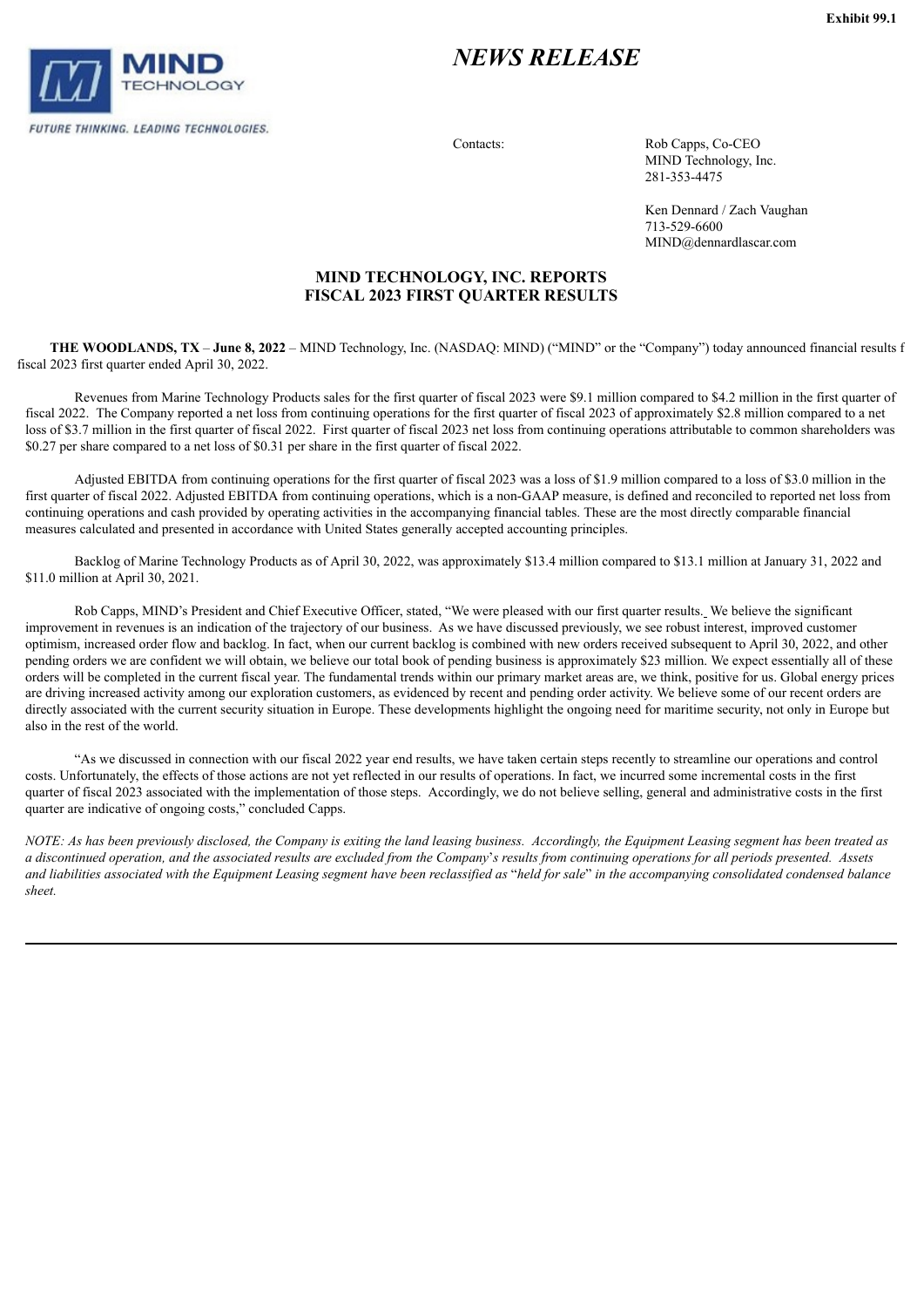# **CONFERENCE CALL**

Management has scheduled a conference call for Thursday, June 9th, 2022 at 9:00 a.m. Eastern Time (8:00 a.m. Central Time) to discuss the Company's fiscal 2023 first quarter results. To access the call, please dial (412) 902-0030 and ask for the MIND Technology call at least 10 minutes prior to the start time. Investors may also listen to the conference live on the MIND Technology website, http://mind-technology.com, by logging onto the site and clicking "Investor Relations." A telephonic replay of the conference call will be available through June 16, 2022 and may be accessed by calling (201) 612- 7415 and using passcode 13730308#. A webcast archive will also be available at http://mind-technology.com shortly after the call and will be accessible for approximately 90 days. For more information, please contact Dennard Lascar Investor Relations by email MIND@dennardlascar.com.

# **ABOUT MIND TECHNOLOGY**

MIND Technology, Inc. provides technology to the oceanographic, hydrographic, defense, seismic and security industries. Headquartered in The Woodlands, Texas, MIND has a global presence with key operating locations in the United States, Singapore, Malaysia, and the United Kingdom. Its Seamap and Klein units, design, manufacture and sell specialized, high performance, marine sonar and seismic equipment.

### *Forward-looking Statements*

Certain statements and information in this press release concerning results for the fiscal first quarter ended April 30, 2022 may constitute "forward-looking statements" within the meaning of the Private Securities Litigation Reform Act of 1995. All statements contained in this press release other than statements of historical fact, including statements regarding our future results of operations and financial position, our business strategy and plans, and our objectives for future operations, are forward-looking statements. The words "believe," "expect," "anticipate," "plan," "intend," "should," "would," "could" or other similar expressions are intended to identify forward-looking statements, which are generally not historical in nature. These forward-looking statements are based on our current expectations and beliefs concerning future developments and their potential effect on us. While management believes that these forward-looking statements are reasonable as and when made, there can be no assurance that future developments affecting us will be those that we anticipate. All comments concerning our expectations for future revenues and operating results are based on our forecasts of our existing operations and do not include the potential impact of any future acquisitions or dispositions. Our forward-looking statements involve significant risks and uncertainties (some of which are beyond our control) and assumptions that could cause actual results to differ materially from our historical experience and our present expectations or projections. These risks and uncertainties include, without limitation, reductions in our customers' capital budgets, our own capital budget, limitations on the availability of capital or higher costs of capital, volatility in commodity prices for oil and natural gas and the extent of disruptions caused by the COVID-19 outbreak.

For additional information regarding known material factors that could cause our actual results to differ from our projected results, please see our filings with the SEC, including our Annual Report on Form 10-K, Quarterly Reports on Form 10-Q and Current Reports on Form 8-K.

Readers are cautioned not to place undue reliance on forward-looking statements, which speak only as of the date hereof. We undertake no obligation to publicly update or revise any forward-looking statements after the date they are made, unless required by law, whether as a result of new information, future events or otherwise. All forward-looking statements included in this press release are expressly qualified in their entirety by the cautionary statements contained *or referred to herein.*

#### *Non-GAAP Financial Measures*

Certain statements and information in this press release contain non-GAAP financial measures. Generally, a non-GAAP financial measure is a numerica measure of a company's performance, financial position, or cash flows that either excludes or includes amounts that are not normally excluded or included in the most directly comparable measure calculated and presented in accordance with United States generally accepted accounting principles, or GAAP. Company management believes that these non-GAAP financial measures, when considered together with the GAAP financial measures, provide information that is usefu to investors in understanding period-over-period operating results separate and apart from items that may, or could, have a disproportionately positive of negative impact on results in any particular period. Company management also believes that these non-GAAP financial measures enhance the ability of investors to analyze the Company's business trends and to understand the Company's performance. In addition, the Company may utilize non-GAAP financia measures as guides in its forecasting, budgeting, and long-term planning processes and to measure operating performance for some management compensation purposes. Any analysis of non-GAAP financial measures should be used only in conjunction with results presented in accordance with GAAP. Reconciliation o Backlog, which is a non-GAAP financial measure, is not included in this press release due to the inherent difficulty and impracticality of quantifying certain *amounts that would be required to calculate the most directly comparable GAAP financial measures.*

*Tables to Follow*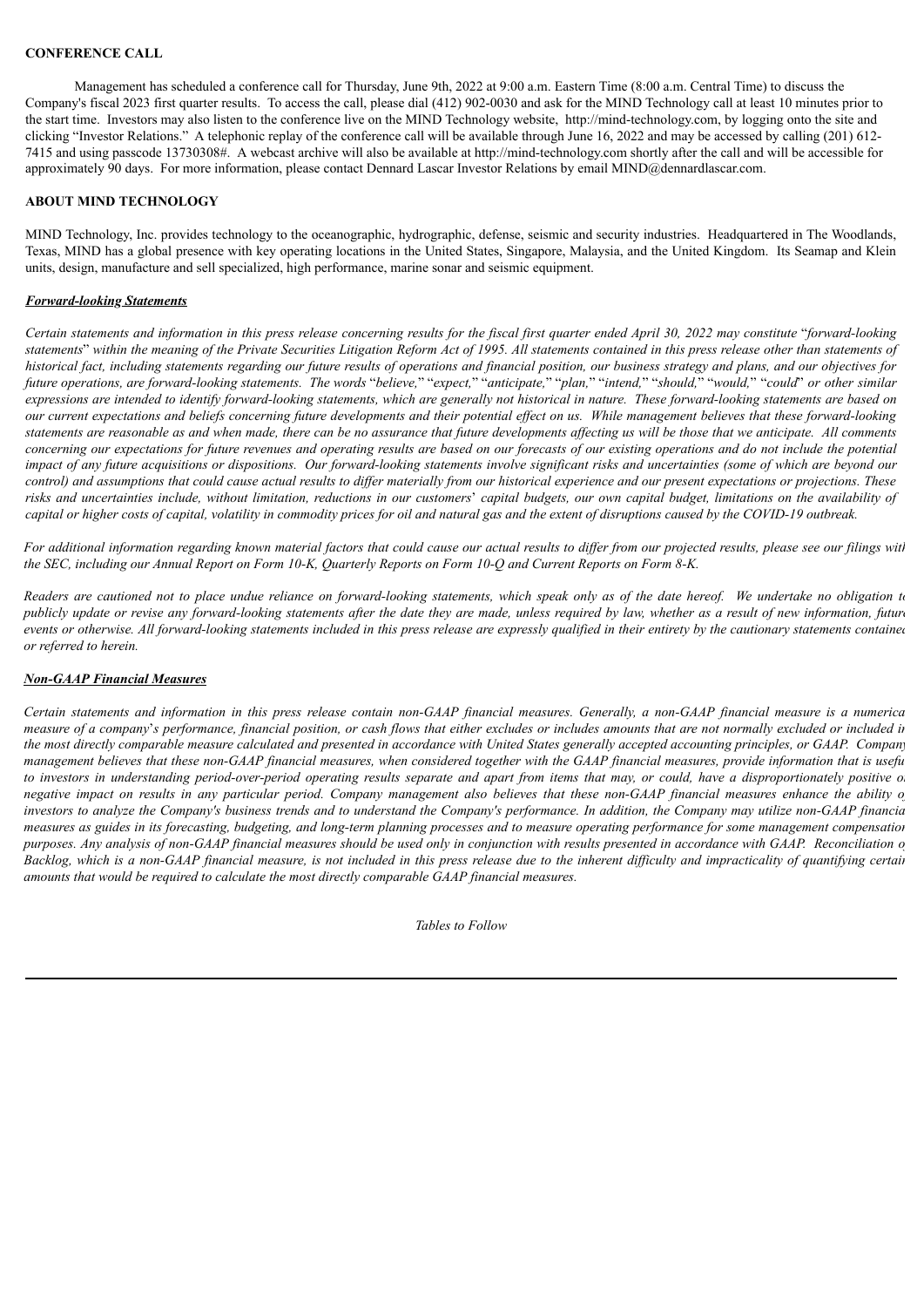## **MIND TECHNOLOGY, INC. CONDENSED CONSOLIDATED BALANCE SHEETS (in thousands, except per share data) (unaudited)**

|                                                                                                            | April 30, 2022 |              | <b>January 31, 2022</b> |
|------------------------------------------------------------------------------------------------------------|----------------|--------------|-------------------------|
| <b>ASSETS</b>                                                                                              |                |              |                         |
| Current assets:                                                                                            |                |              |                         |
| Cash and cash equivalents                                                                                  | \$<br>817      | <sup>S</sup> | 5,114                   |
| Accounts receivable, net of allowance for doubtful accounts of \$484 at each of April 30, 2022 and January |                |              |                         |
| 31, 2022                                                                                                   | 9.397          |              | 8,126                   |
| Inventories, net                                                                                           | 14,243         |              | 14,006                  |
| Prepaid expenses and other current assets                                                                  | 1,558          |              | 1,840                   |
| Assets held for sale                                                                                       | 3              |              | 159                     |
| Total current assets                                                                                       | 26,018         |              | 29,245                  |
| Property and equipment, net                                                                                | 4,062          |              | 4,272                   |
| Operating lease right-of-use assets                                                                        | 1,531          |              | 1,835                   |
| Intangible assets, net                                                                                     | 5,743          |              | 6,018                   |
| Other assets                                                                                               | 428            |              | 650                     |
| <b>Total assets</b>                                                                                        | \$<br>37,782   | \$           | 42,020                  |
| <b>LIABILITIES AND STOCKHOLDERS' EQUITY</b>                                                                |                |              |                         |
| Current liabilities:                                                                                       |                |              |                         |
| Accounts payable                                                                                           | \$<br>2,084    | \$           | 2,046                   |
| Deferred revenue                                                                                           | 559            |              | 232                     |
| Accrued expenses and other current liabilities                                                             | 5,112          |              | 5,762                   |
| Income taxes payable                                                                                       | 1,004          |              | 837                     |
| Operating lease liabilities - current                                                                      | 587            |              | 869                     |
| Liabilities held for sale                                                                                  | 271            |              | 953                     |
| Total current liabilities                                                                                  | 9,617          |              | 10,699                  |
| Operating lease liabilities - non-current                                                                  | 944            |              | 966                     |
| Deferred tax liability                                                                                     | 92             |              | 92                      |
| <b>Total liabilities</b>                                                                                   | 10,653         |              | 11,757                  |
| Stockholders' equity:                                                                                      |                |              |                         |
| Preferred stock, \$1.00 par value; 2,000 shares authorized; 1,683 shares issued and outstanding at each of |                |              |                         |
| April 30, 2022 and January 31, 2022                                                                        | 37,779         |              | 37,779                  |
| Common stock, \$0.01 par value; 40,000 shares authorized; 15,715 and 15,705 shares issued at April 30,     |                |              |                         |
| 2022 and January 31, 2022, respectively                                                                    | 157            |              | 157                     |
| Additional paid-in capital                                                                                 | 129,162        |              | 128,926                 |
| Treasury stock, at cost (1,933 and 1,931 shares at April 30, 2022 and January 31, 2022, respectively)      | (16, 863)      |              | (16, 862)               |
| Accumulated deficit                                                                                        | (121, 222)     |              | (117, 856)              |
| Accumulated other comprehensive loss                                                                       | (1,884)        |              | (1,881)                 |
| Total stockholders' equity                                                                                 | 27,129         |              | 30,263                  |
| Total liabilities and stockholders' equity                                                                 | \$<br>37,782   | \$           | 42,020                  |
|                                                                                                            |                |              |                         |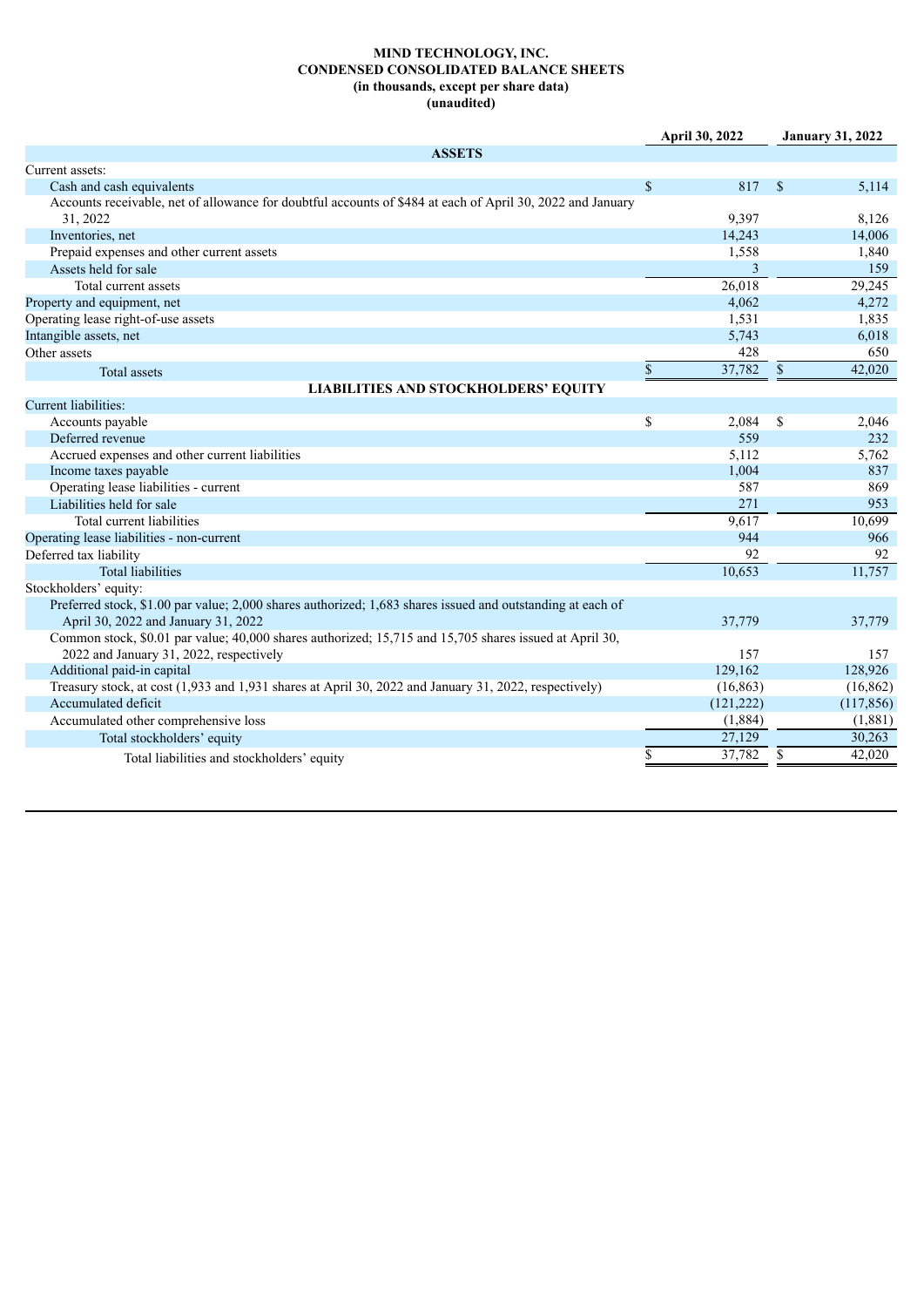## **MIND TECHNOLOGY, INC. CONDENSED CONSOLIDATED STATEMENTS OF OPERATIONS (in thousands, except per share data) (unaudited)**

|                                                                 |                         | For the Three Months Ended April 30, |                 |          |
|-----------------------------------------------------------------|-------------------------|--------------------------------------|-----------------|----------|
|                                                                 | 2022                    |                                      |                 | 2021     |
| <b>Revenues:</b>                                                |                         |                                      |                 |          |
| Sale of marine technology products                              | \$                      | 9,087                                | \$              | 4,194    |
| Total revenues                                                  |                         | 9.087                                |                 | 4,194    |
| Cost of sales:                                                  |                         |                                      |                 |          |
| Sale of marine technology products                              |                         | 5,798                                |                 | 3,651    |
| Total cost of sales                                             |                         | 5,798                                |                 | 3,651    |
| <b>Gross profit</b>                                             |                         | 3,289                                |                 | 543      |
| <b>Operating expenses:</b>                                      |                         |                                      |                 |          |
| Selling, general and administrative                             |                         | 4,272                                |                 | 3,817    |
| Research and development                                        |                         | 1,014                                |                 | 853      |
| Depreciation and amortization                                   |                         | 479                                  |                 | 666      |
| Total operating expenses                                        |                         | 5,765                                |                 | 5,336    |
| <b>Operating loss</b>                                           |                         | (2, 476)                             |                 | (4,793)  |
| Other (expense) income:                                         |                         |                                      |                 |          |
| Other, net                                                      |                         | (118)                                |                 | 947      |
| Total other (expense) income                                    |                         | (118)                                |                 | 947      |
| Loss from continuing operations before income taxes             |                         | (2, 594)                             |                 | (3,846)  |
| (Provision) benefit for income taxes                            |                         | (211)                                |                 | 145      |
| Net loss from continuing operations                             |                         | (2,805)                              |                 | (3,701)  |
| Income (loss) from discontinued operations, net of income taxes |                         | 386                                  |                 | (283)    |
| <b>Net loss</b>                                                 | $\mathbf S$             | $(2,419)$ $\overline{\$}$            |                 | (3,984)  |
| Preferred stock dividends                                       |                         | (947)                                |                 | (584)    |
| Net loss attributable to common stockholders                    | $\mathsf{\$}$           | $(3,366)$ \$                         |                 | (4, 568) |
| Net loss per common share - Basic                               |                         |                                      |                 |          |
| Continuing operations                                           | \$                      | (0.27)                               | $\mathcal{S}$   | (0.31)   |
| Discontinued operations                                         | \$                      | 0.03                                 | \$              | (0.02)   |
| Net loss                                                        | $\overline{\mathbb{S}}$ | (0.24)                               | $\overline{\$}$ | (0.33)   |
| Net loss per common share - Diluted                             |                         |                                      |                 |          |
| Continuing operations                                           | \$                      | (0.27)                               | $\mathbb{S}$    | (0.31)   |
| Discontinued operations                                         | \$                      | 0.03                                 | \$              | (0.02)   |
| Net loss                                                        | $\overline{\$}$         | (0.24)                               | $\mathbb{S}$    | (0.33)   |
| Shares used in computing net loss per common share:             |                         |                                      |                 |          |
| <b>Basic</b>                                                    | 13,775                  |                                      |                 | 13,759   |
| Diluted                                                         | 13,775                  |                                      |                 | 13,759   |
|                                                                 |                         |                                      |                 |          |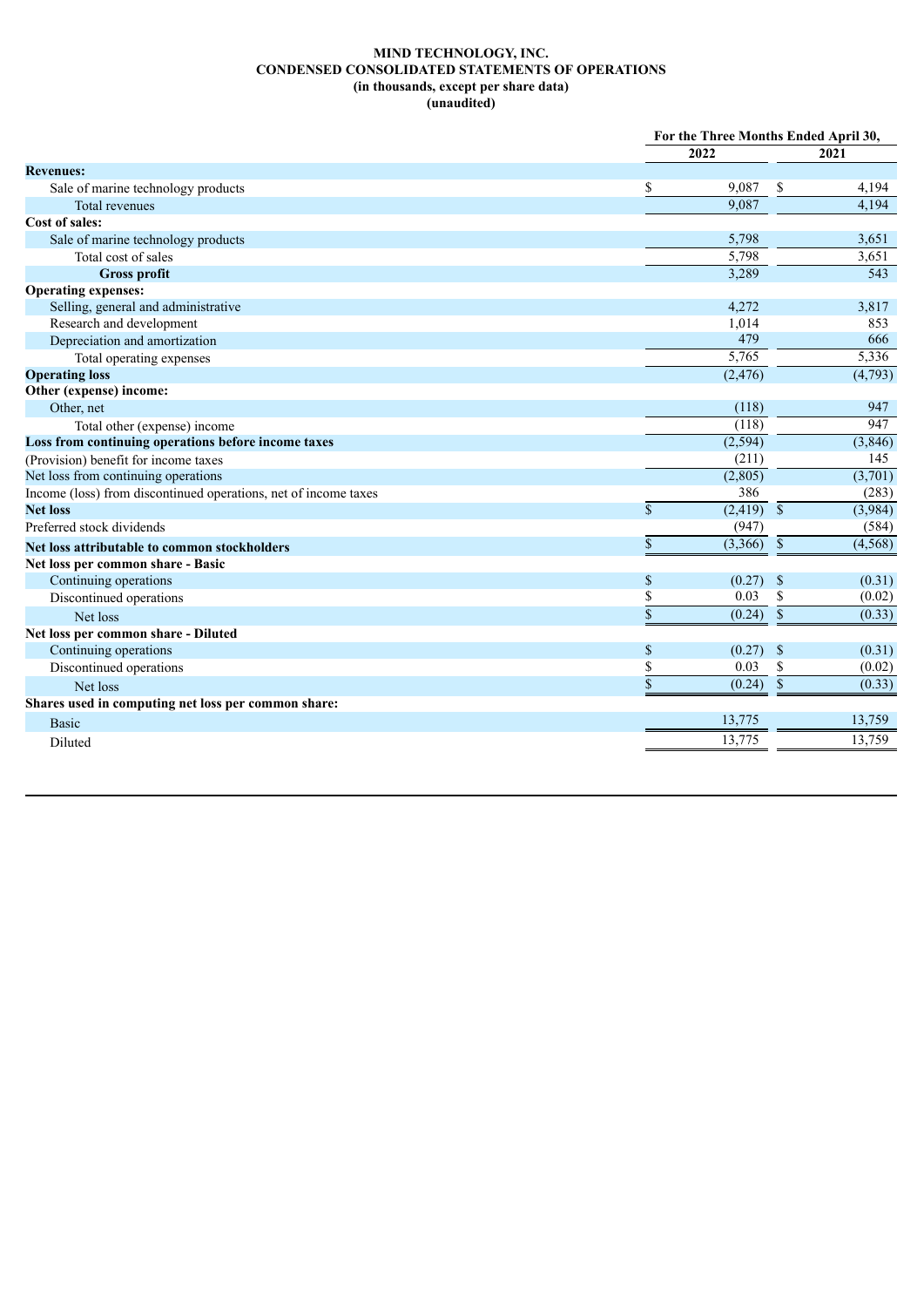## **MIND TECHNOLOGY, INC. CONDENSED CONSOLIDATED STATEMENTS OF CASH FLOWS (in thousands) (unaudited)**

|                                                                             | For the Three Months Ended April 30, |             |
|-----------------------------------------------------------------------------|--------------------------------------|-------------|
|                                                                             | 2022                                 | 2021        |
| Cash flows from operating activities:                                       |                                      |             |
| Net loss                                                                    | \$<br>$(2,419)$ \$                   | (3,984)     |
| Adjustments to reconcile net loss to net cash used in operating activities: |                                      |             |
| PPP loan forgiveness                                                        |                                      | (850)       |
| Depreciation and amortization                                               | 479                                  | 668         |
| Stock-based compensation                                                    | 236                                  | 121         |
| Recovery of doubtful accounts                                               |                                      | (453)       |
| Provision for inventory obsolescence                                        | 23                                   | 327         |
| Gross profit from sale of assets held-for-sale                              | (280)                                |             |
| Loss (gross profit) from sale of other equipment                            | 113                                  | (80)        |
| Changes in:                                                                 |                                      |             |
| Accounts receivable                                                         | (871)                                | 1,602       |
| Unbilled revenue                                                            | (26)                                 | 51          |
| Inventories                                                                 | (260)                                | (739)       |
| Prepaid expenses and other current and long-term assets                     | 286                                  | (239)       |
| Income taxes receivable and payable                                         | (66)                                 | (168)       |
| Accounts payable, accrued expenses and other current liabilities            | (622)                                | 947         |
| Deferred revenue                                                            | (115)                                | (10)        |
| Net cash used in operating activities                                       | (3,522)                              | (2,807)     |
| Cash flows from investing activities:                                       |                                      |             |
| Purchases of property and equipment                                         | (107)                                | (8)         |
| Sale of assets held for sale                                                | 283                                  |             |
| Sale of a business, net of cash sold                                        |                                      | 187         |
| Net cash provided by investing activities                                   | 176                                  | 179         |
| <b>Cash flows from financing activities:</b>                                |                                      |             |
| Purchase of treasury stock                                                  | (1)                                  | (2)         |
| Net proceeds from preferred stock offering                                  |                                      | 503         |
| Net proceeds from common stock offering                                     |                                      | 42          |
| Preferred stock dividends                                                   | (947)                                | (576)       |
| Net cash used in financing activities                                       | (948)                                | (33)        |
| Effect of changes in foreign exchange rates on cash and cash equivalents    | (3)                                  | 51          |
| Net decrease in cash and cash equivalents                                   | (4,297)                              | (2,610)     |
| Cash and cash equivalents, beginning of period                              | 5,114                                | 4,611       |
| Cash and cash equivalents, end of period                                    | \$<br>817                            | \$<br>2,001 |